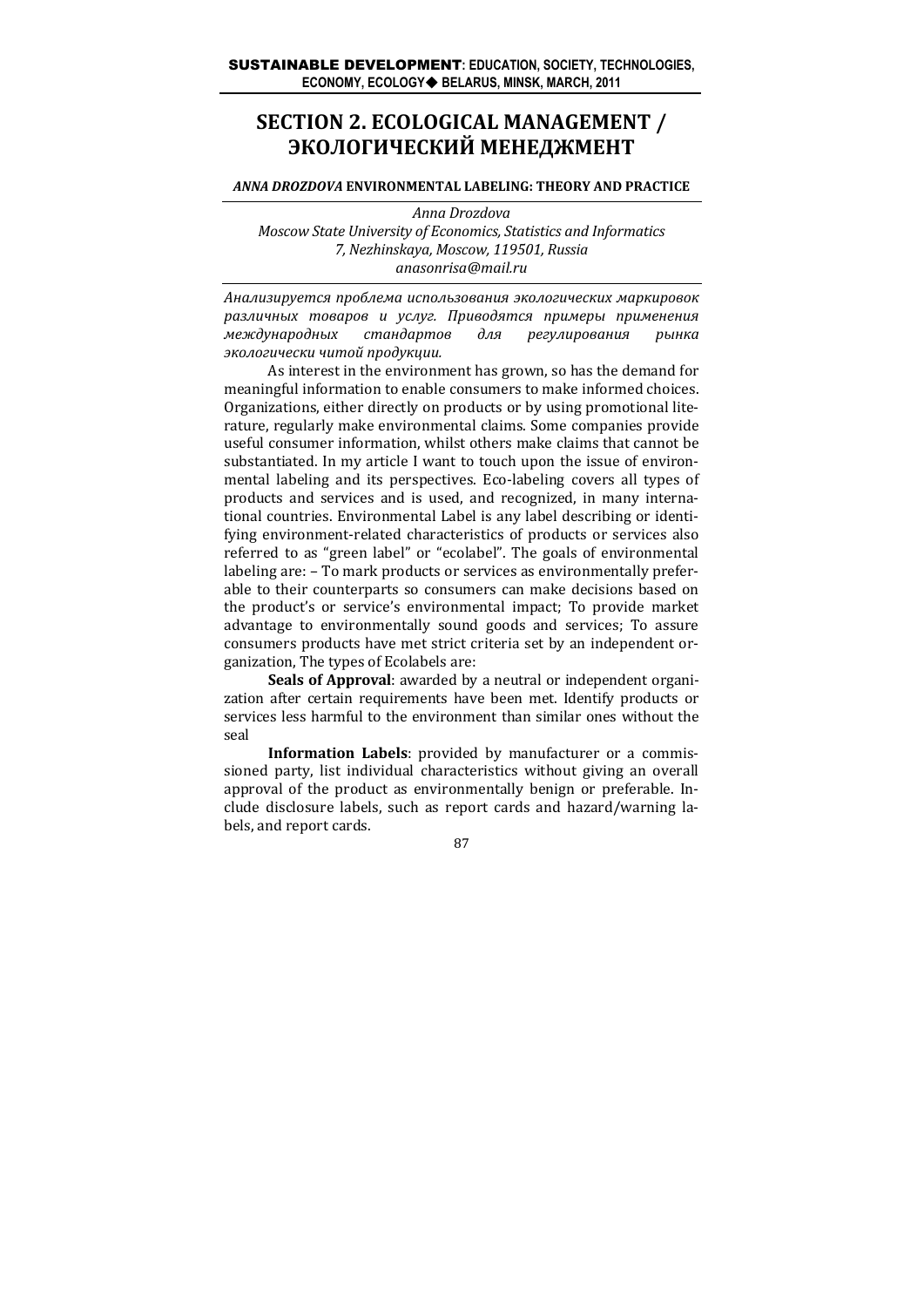### УСТОЙЧИВОЕ РАЗВИТИЕ**: ОБРАЗОВАНИЕ, ОБЩЕСТВО, ТЕХНОЛОГИИ, ЭКОНОМИКА, ЭКОЛОГИЯ БЕЛАРУСЬ, МИНСК, МАРТ, 2011**

Also it is necessary to draw the attention to the difference be‐ tween ecological aspects and criteria. Ecological aspects are the areas in which a product influences the environment (resource consumption; use of hazardous substances, emissions into air, water, soil; energy efficiency; generation of noise; waste relevance; economic efficiency). Eco‐ logical criteria are the requirements a product must fulfill and the means to judge the ecological impact of the product within the corresponding environmental areas. It demonstrates "environmental friendli‐ ness" of the product used on product life cycle analysis (PLCA).

The International Organization for Standardization (ISO) recognizes three types of environmental label:

Type 1: Labels issued by independent third parties, awarded to the best environmental performers in a number of product categories.

Type 2: Self-declared labels which manufacturers use to make claims about their products.

Type 3: A label licensed by independent organizations which provides information on the possible environmental impact of a prod‐ uct but leaves the consumer to exercise judgment as to which product is best. ISO has developed the following standards regarding environmental labeling:

ISO 14020 1998 – establishes guiding principles for the devel‐ opment and use of environmental labels and declarations.

ISO 14021 1999 – specifies requirements for self‐declared (Type 1) environmental claims including statements, symbols and graphics.

ISO 14024 1999 – establishes the principles and procedures for developing Type 1 environmental labeling programmes. It includes the selection of product categories, environmental criteria and covers the certification procedures for awarding the label.

Over recent years, initiatives have been undertaken at national and international level, to develop labeling schemes that provide authoritative guidance and information. The examples are: The Blue Angel (Germany), Stichting Milieukeur (Holland), AENOR Medio Ambiente (Spain), AFAQ AFNOR Certification (France), Green Seal Programme (USA), Kela Eco Label Programme (Korea). I want to pay special atten‐ tion to The European Ecolabel. It is the European Union's (EU's) volun‐ tary environmental labeling scheme for consumer products and servic‐ es. Its symbol is the Flower. Products that carry the Ecolabel have been independently assessed and show that they are less damaging to the environment than some equivalent brands over their whole life cycle,

88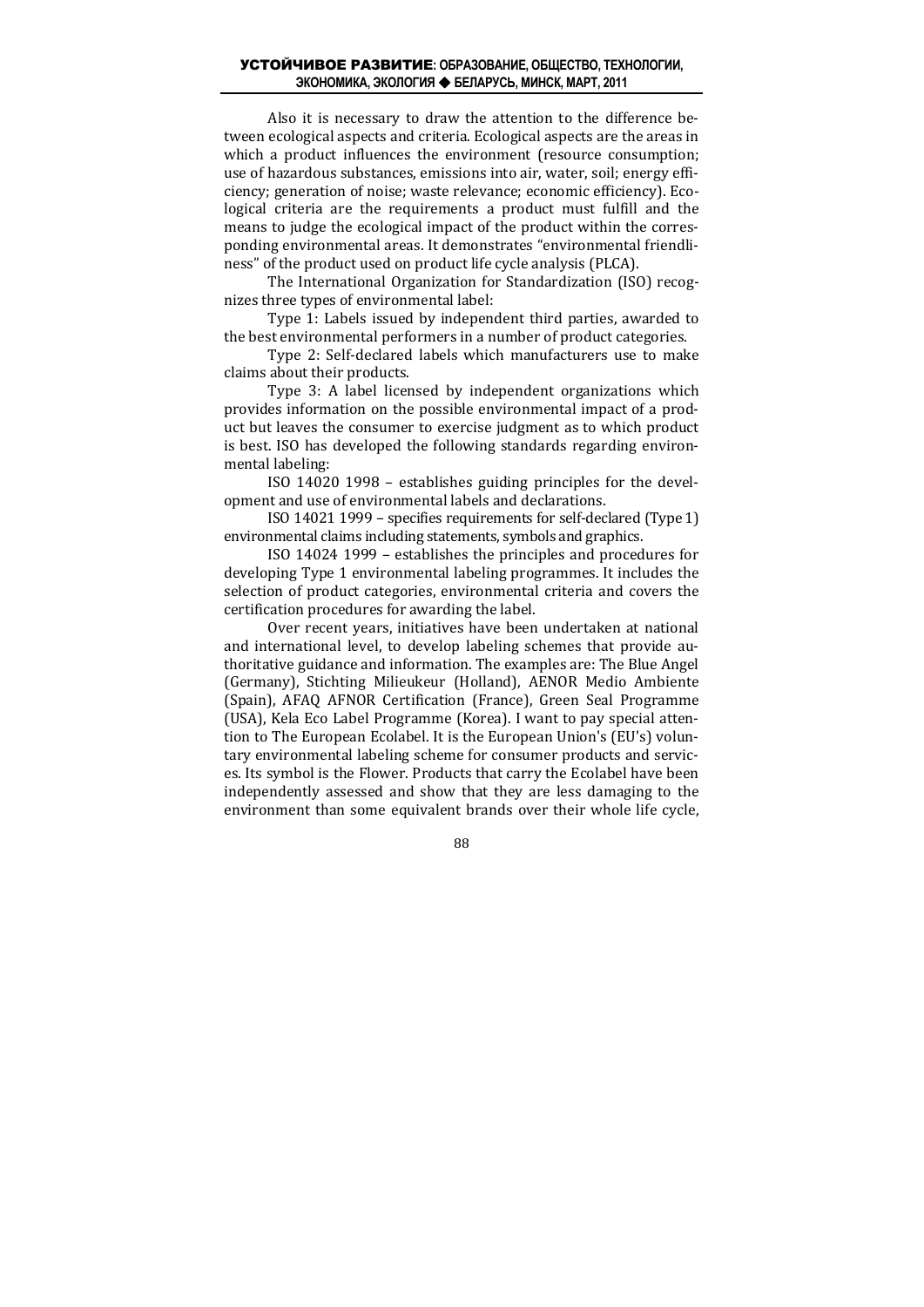## SUSTAINABLE DEVELOPMENT**: EDUCATION, SOCIETY, TECHNOLOGIES, ECONOMY, ECOLOGY BELARUS, MINSK, MARCH, 2011**

from manufacture to disposal. They must meet a set of published envi‐ ronmental criteria agreed by EU member states after consultation with relevant interested parties. The Ecolabel currently applies to over 20 product groups including televisions, paints and textiles. The scheme endorses products made with minimum environmental impact, and is an element of an EU strategy promoting sustainable production and consumption. Using a lifecycle approach and including criteria based on the production cycle of reuse, recycling, and disposal, the objectives of the scheme are to: promote the production, marketing and use of reduced environmental impact products; provide consumers with better information on the environmental impact of products. There are some marketing opportunities related with eco labels. The European Ecolabel can say a lot about company's business and its products. For manufacturer or retailer the Ecolabel can help a quality product stand out in the market. It also allows environmentally-conscious customers to recognize and choose products which have a low impact on the environment. The Flower is also an internationally recognized symbol, so it can help to market products to millions of potential customers across the EU.

The European Commission is also currently working to develop green public procurement for local government across Europe. This means that businesses with Ecolabels for their products will have an ad‐ vantage when tendering for contracts. The Ecolabel offers publicity opportunities: the Flower symbol can be used in advertising as well as on products, though a company should also provide an explanation of what the award means. It may be preferred to use it in a less direct way ‐ for example, for public procurement purposes, or for business-to-business communication - where having the label may be more important than displaying it. It's important to consider how a company plans to use the Flower before it applies for the label or enter into any commercial arrangements to market any Ecolabeled products. Thus, environmental or 'green' claims and labels provide information about the environmental aspects of a product or service, such as the protection of natural resources and restrictions on the use of chemicals when making or providing it. There are various channels for communicating environmental in‐ formation, such as on products themselves, in marketing materials and on point‐of‐sale promotions. Providing this information offers a chance to enhance company's environmental credentials and show that it is acting responsibly to customers, other business partners, competitors and regulators. This can help to market products and increase sales.

89